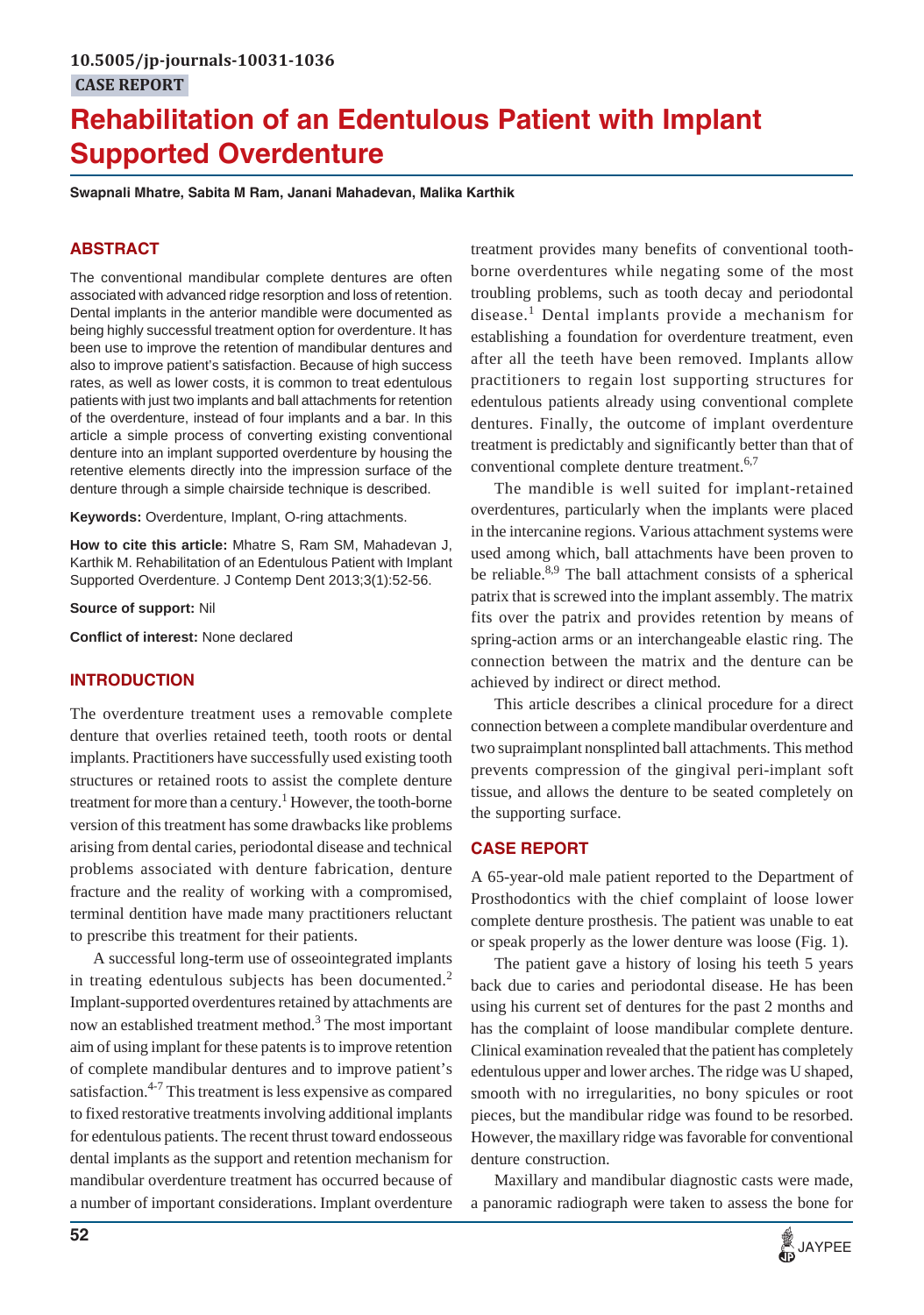selection of implants. Radiographic examination of the patient showed that the patient had dense compact bone in the mandibular anterior region without any pathology (Figs 2 and 3). The blood reports of the patient also were checked to rule out any pathology. He had been informed about the possible treatment options that is fixed implant supported prosthesis with 6/8 implants and removable implant supported prosthesis with 2/4 implants available with implant therapy. Patient opted for placement of two one piece dental implants with ball attachment on the mandibular arch and overdenture over it.

#### **CLINICAL PROCEDURE**

The existing denture of the patient was recently fabricated and was found to be satisfactory in occlusion, stability and esthetics. Hence, the same prosthesis was used for the conversion into implant supported overdenture prosthesis. Mandibular complete denture was duplicated with clear acrylic to form the radiographic stent. Gutta-percha markers were place in stent at proposed implantation site (Fig. 4) Dentascan was used to identify the sites for the implant placement, bone height and width. This stent was then used as surgical stent (Fig. 5).

With the help of lower complete denture prosthesis surgical stent the implant sites were marked in patient mouth. Two one piece implants of size  $3.8 \times 13$  mm with ball attachments (myride snap) were placed in mandible between mental foramen with open method, sequential drilling to prepare implant site and maintaining sterile surgical protocol (Fig. 6). The mandibular denture was relieved from the area where the implants were placed so that it could be seated passively over the top of ball attachment of implants. Denture was lined by a soft reliner (Coe-Soft Reliner, Dentsply) in the area of implant so that patient can use prosthesis immediately after surgery (Fig. 7).

After 3 months of implant placement, the liner placed on the tissue surface of the denture was removed (Figs 8 and 9). The patient's prosthesis was carefully examined to ensure passive fit. Neck of O-ring attachment (undercut area) was blocked by placing rubber disk or separator. The retentive elements or keeper caps for the implant abutment were housed directly into the fitting surface of the denture with the help of autopolymerizing resin (Dentsply Repair Material). A standard chairside autopolymerizing resin mix was then prepared and placed into the denture. Denture was placed and the patient was asked to close in function over the implants with the keeper caps attached. Denture was removed from the patient's mouth just before final set; excess acrylic material removed and replaced back to final set. After fishing and polishing of denture containing the keeper caps occlusal equilibration was done intraoraly

(Figs 10 and 11). The final prosthesis appeared to improve retention and chewing ability of patient (Fig. 12).

# **DISCUSSION**

A successful long-term use of two osseointegrated implants in treating edentulous subjects has been documented. Van Steenbergheet, was among the pioneer to propose placement



**Fig. 1:** Preoperative extraoral



**Fig. 2:** Orthopantamograph showing edentulous arches



**Fig. 3:** Mandibular residual alveolar ridge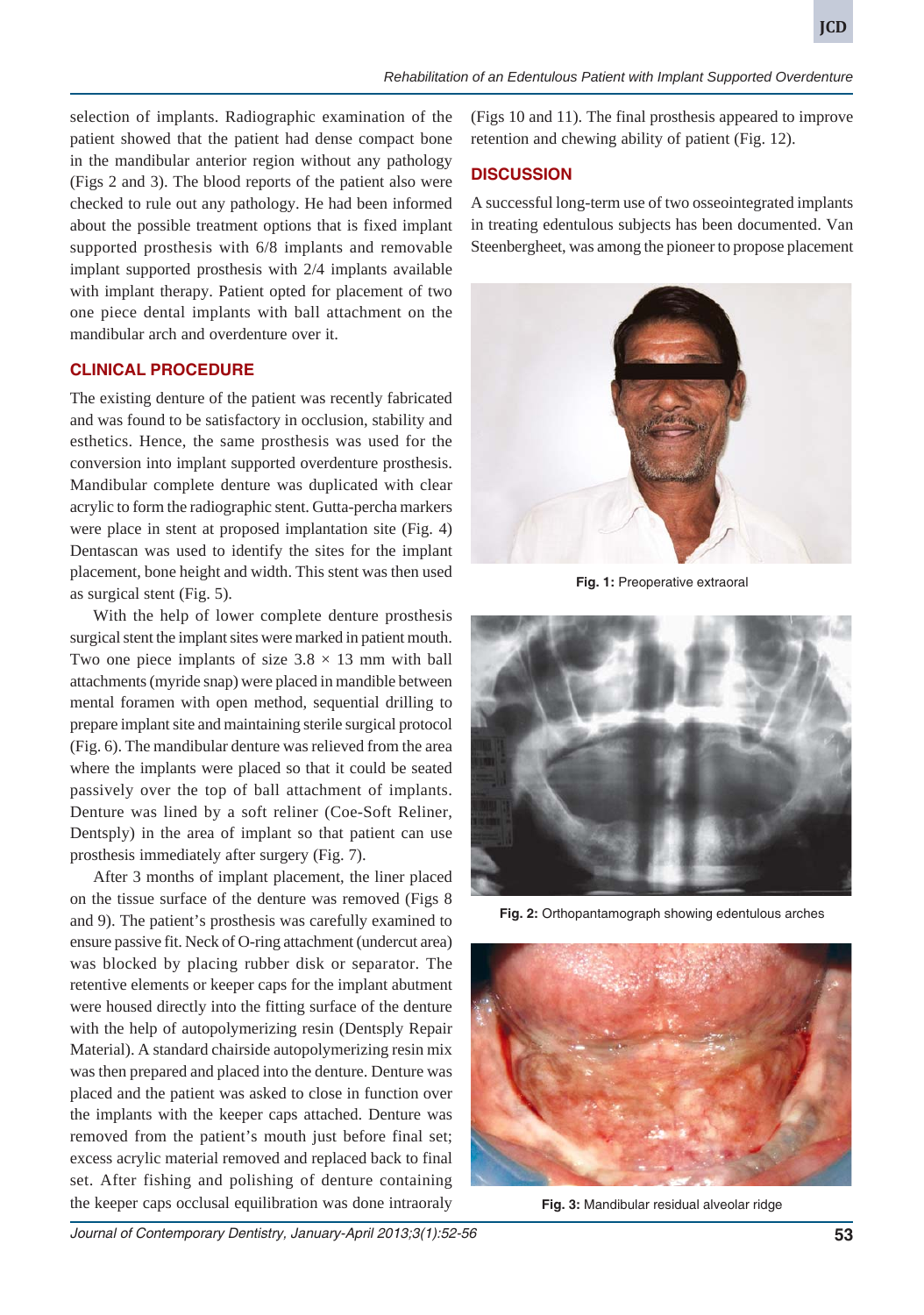#### *Swapnali Mhatre et al*

of only two implants in the edentulous mandible.<sup>10</sup> He observed 98% success rate with up to 52 months of followup. Naert, compared the clinical outcome of different overdenture anchorage systems and found 100% implant success after 5 years for all groups.<sup>11</sup>

In this article conventional complete denture prosthesis was converted into implant supported overdenture prosthesis at a comparatively low cost without compromising esthetic



**Fig. 4:** Radiographic stent with gutta-percha points



A-right side **B-left side Fig. 5:** Dentascan slice showing site marked with gutta-percha point



**Fig. 6:** One piece dental implants with ball attachment

and function. An implant supported fixed prosthesis would require placement of more number of implants and hence, the cost of the treatment increases. Also with this procedure, the prosthesis can be fabricated with materials that are readily available and familiar. In a study done by Li Chen, the patients in the comparative masticatory efficiency test restored with implant-supported overdentures and toothsupported overdentures showed higher comparative masticatory efficiency than those restored with conventional complete dentures.<sup>12</sup>

The implant supported overdenture prosthesis helps in preservation of alveolar bone. Crum and Rooney have found that the reduction in the height of anterior part of the mandible in those patients wearing complete upper and lower dentures amounted to 5.2 mm as compared with 0.6 mm for the overdenture patients.<sup>13</sup> The anterior mandible bone under an implant overdenture may resorbed as little as 0.5 mm over a 5-year period, and long-term resorption may remain at 0.1 mm annually.<sup>12,14,15</sup> Same is true for fixed implant complete denture.<sup>5</sup> LoCascio and Salinas<sup>16</sup> for a conventional implant supported mandibular complete denture, recommended 15 mm of space measured from the crest of the mandibular ridge to the opposing dentition at a correct vertical dimension of occlusion, whereas, William recommended 17 mm space for an overdenture supported by framework, this is an additional 2 mm (for the fixed frame).<sup>17</sup> The case presented in this article had 15 mm of interarch space available.

The connection between retentive element and the denture can be achieved by indirect or direct method. The indirect technique consists of recording the denture's soft tissue support as well as positioning the implants in relation to the denture, so that the connection of the matrix and the relining procedure can be completed in the laboratory. This method has the potential advantages of reduced chair time



**Fig. 7:** Soft liner at the area of attachments

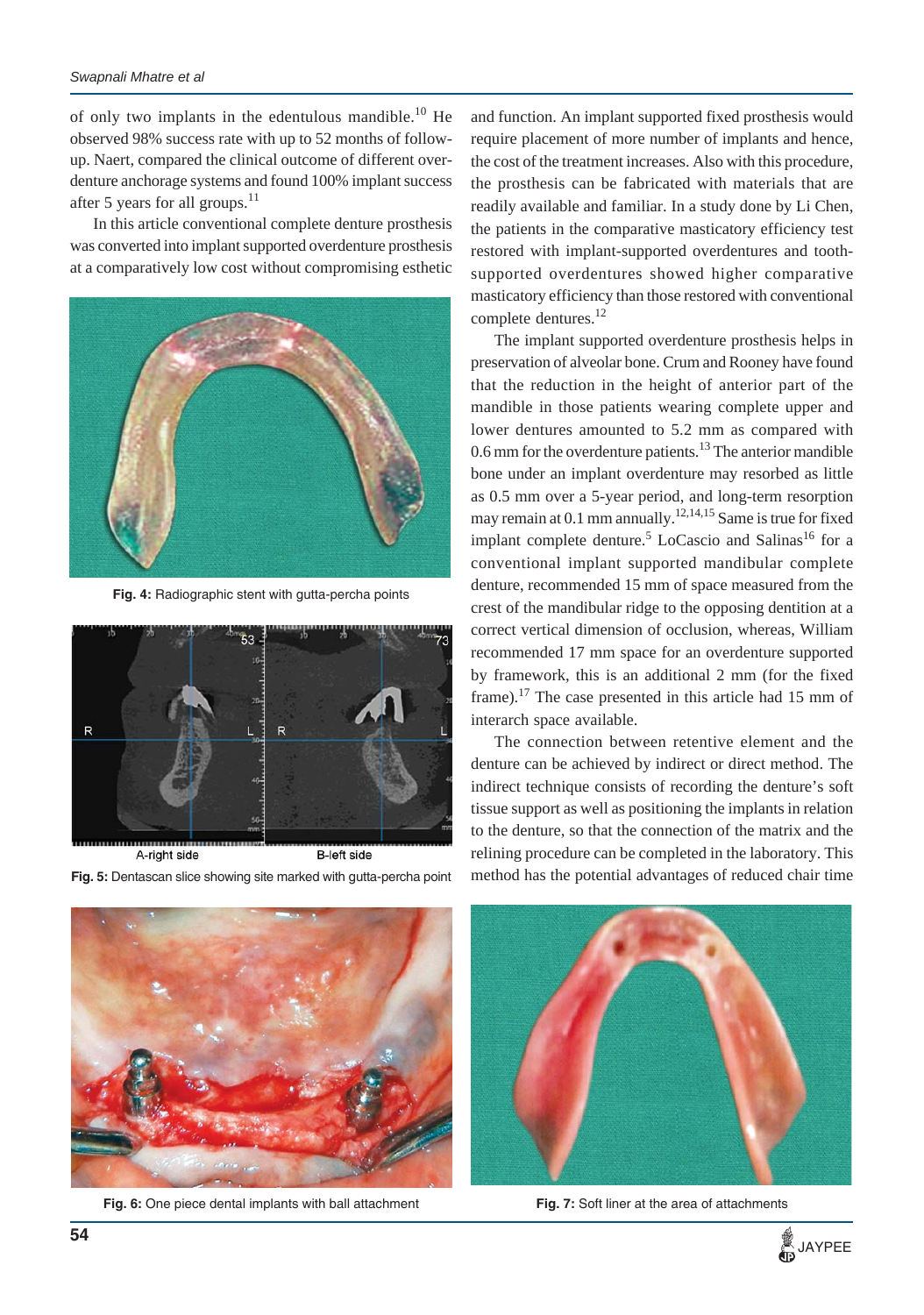*Rehabilitation of an Edentulous Patient with Implant Supported Overdenture*



**Fig. 8:** Implants 3 months after surgery



**Fig. 11:** Denture insertion



**Fig. 9:** OPG showing implants 3 months after surgery



**Fig. 12:** Postoperative extraoral



**Fig. 10:** Denture impression surface with retentive caps

and the use of a single denture base acrylic resin. However, the recording and transferring of the implants position with analogs may introduce some error. Moreover, the patient is without the prosthesis during this time. The direct technique for locating a ball attachment intraorally is simple, economic, quick, and allows the patient to retain the

prosthesis. If relining of the prosthesis is indicated, it should be completed as a preliminary step.<sup>9</sup>

Bulent, described a pressure free technique to provide the accurate relation of the implant components and the supporting tissues without finger pressure.<sup>18</sup> However, it is technique sensitive and the clinician must assure the accurate placement of the attachments on the implant abutments during the impression process. Bulent and Volkan described a two stage impression technique that records the alveolar mucosa in a functional state and implant components accurately.<sup>19</sup> The disadvantage of this technique is that it is time consuming compared with direct techniques. The direct technique described in this article is less technique sensitive and less time consuming provided the implants are placed accurately parallel to each other.

A photoelastic analysis done by Kenney and Richards indicated that the ball/O-ring attachment transferred less stress to the implants.<sup>20</sup> It appears that the O-ring provide retention against dislodging forces toward occlusal surface, allowing the overdenture to rotate around the ball connected to the implant body. As rotation occurred, stress was